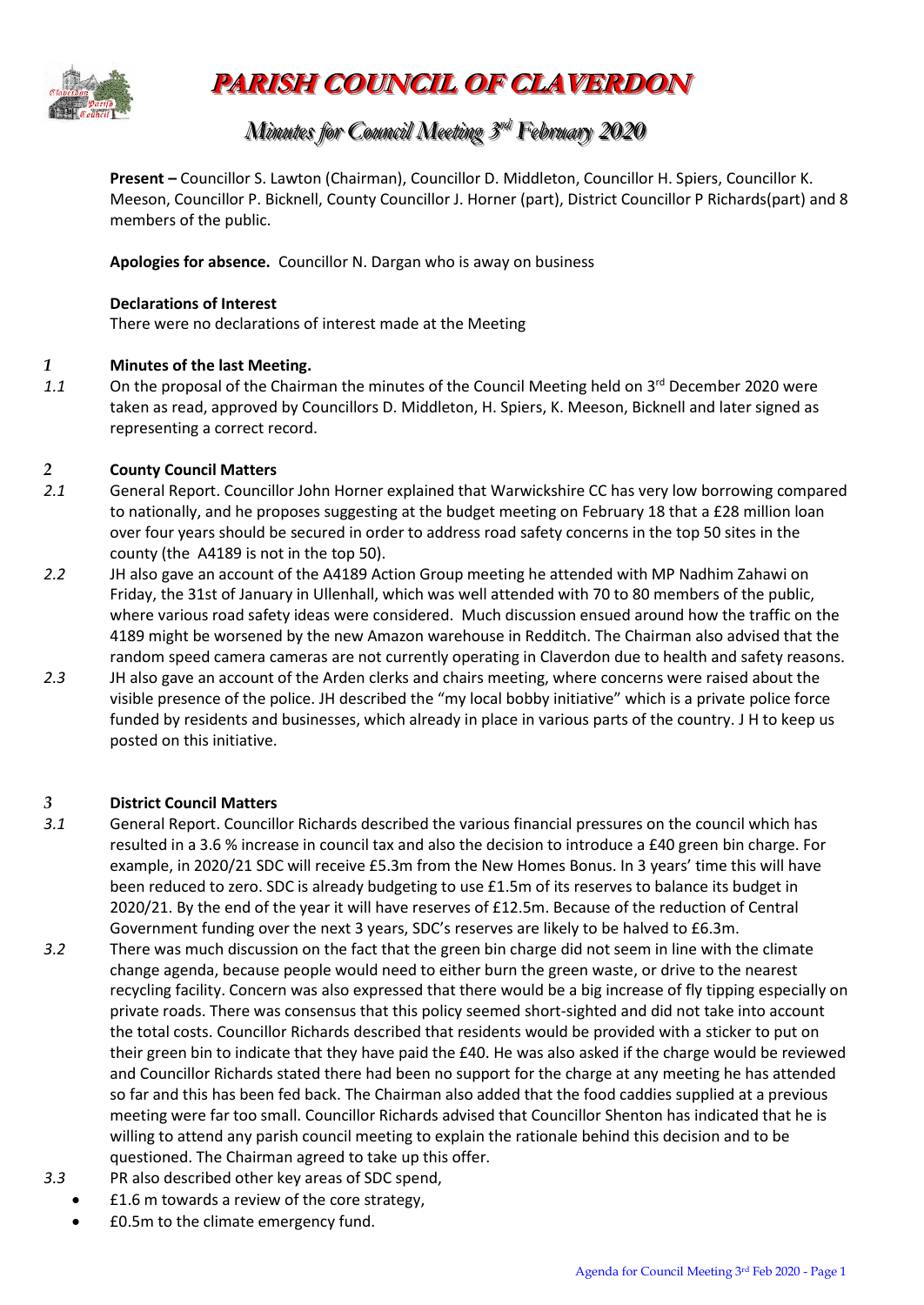- £110k to UBUS service which enables people who would otherwise not be able access public transport to call the bus direct to pick up at home.
- £50k to Fred Winter shop to be turned into a homeless support centre.
- *3.4* PR also highlighted proposals to develop a regional materials recycling facility to manage the Region's growing waste burden.

#### *4* **Public Input**

- *4.1* Playground Team gave an update on the play area design and the tender process so far, indicating a preference to go with Komplan, as they have experience of installing playgrounds in the local area and are also on Stratford District Council's preferred supplier list. In terms of fundraising, they have a grant from WLAC of £8000, John Horner £1000, Proceeds from the Claverdon fete £13,000, and other local donations meaning total raised so far is approximately £31,500. £43,000 is needed for the play equipment and a further £5000 for the ground works and fencing needed. The Chairman indicated that until he was sure of how much V AT the Council would be able to claim back from refurbishing the cricket pavilion, he was unable to commit to expenditure at this time. However, there was a meeting planned on the 4th of February to speak to VAT consultants and was hopeful that this should shortly be resolved.
- *4.2* Playground Team advised that a purchase order for the equipment needed to be placed by the 31st of March in order to secure the WALC grant and that the quote from Komplan needed to be placed by the 31st of March and that the equipment will need to be delivered and installed at the same time.
- *4.3* Playground Team asked if the ground works and ground levelling could be gifted by a member of the public and The Chairman indicated that he was happy for the playground team to explore any options to see if this could be done locally.

#### *5* **Planning.**

- *5.1* Update on previously considered applications.
- 5.1.1 Claverdon Hall Farm, Lye Green Road 19/02930/COUR. Prior approval for the change of use of an agricultural building to a flexible use under Class R of Part 3 of the GDPO 2015 (Class B1 Light Industry or Offices). SDC granted the application on 3/12/19
- 5.1.2 9 Morgan Close, Norton Linsey 19/02664/FUL. The planning application was refused by SDC on 6th December 19 on the grounds that the scale would amount to disproportionate additions over and above the original dwelling significantly detracting from the open character of this area and the character of the dwelling and would therefore form 'inappropriate development' within the Green Belt.
- 5.1.3 2 Cophill Cottage, Gannaway Road 19/02733/FUL. Two storey side extension and formation of new access entrance. SDC granted the application on 12th December 2019.
- *5.2* Applications Responded to Inter-meeting
- 5.2.1 Beaudesert, Langley Road, Claverdon,19/03331/FUL. Two storey side extension and single storey rear extension. SDC granted the application on 27th January 2020.
- 5.2.2 Land adjacent to Glenhurst Farm,19/03327/FUL. Construction of a barn on the land for safe Storage. Parish council objection lodged.
- 5.2.3 Cherry Tree Cottage, 3 The Green, Claverdon, 9/03479/FUL Proposed single storey side extension, No Objection.
- 5.2.4 Claverdon Hall, Lye Green, 19/03425/FUL Claverdon Conversion of outbuildings to provide three dwellings. No response.
- 5.2.5 Claverdon Hall Farm, Lye Green, 19/03569/COUQ Prior approval notification for change of use of agricultural buildings to five dwelling houses and associated operational development under Class Q(b). Noted but no response required.
- 5.2.6 Woodside, Kington Lane, 20/00059/FUL Re-roofing of existing front and rear single storey roofs to pitch with permitted development side and rear extensions with detached garage. No response.

#### *5.3* Planning Issues for comment to SDC after the Parish meeting

- 5.3.1 19/03606/FUL New Barnmoor Cottage Kington Lane, Demolition of existing dwelling proposed replacement dwelling (resubmission of 19/01397/FUL). Councillors agreed to no objection.
- 5.3.2 00082/FUL Alterations to Meadow Cottage, Station Road and erection of a new house with replacement detached double garage and widening of existing access to Station Road. Councillors agreed to no objection.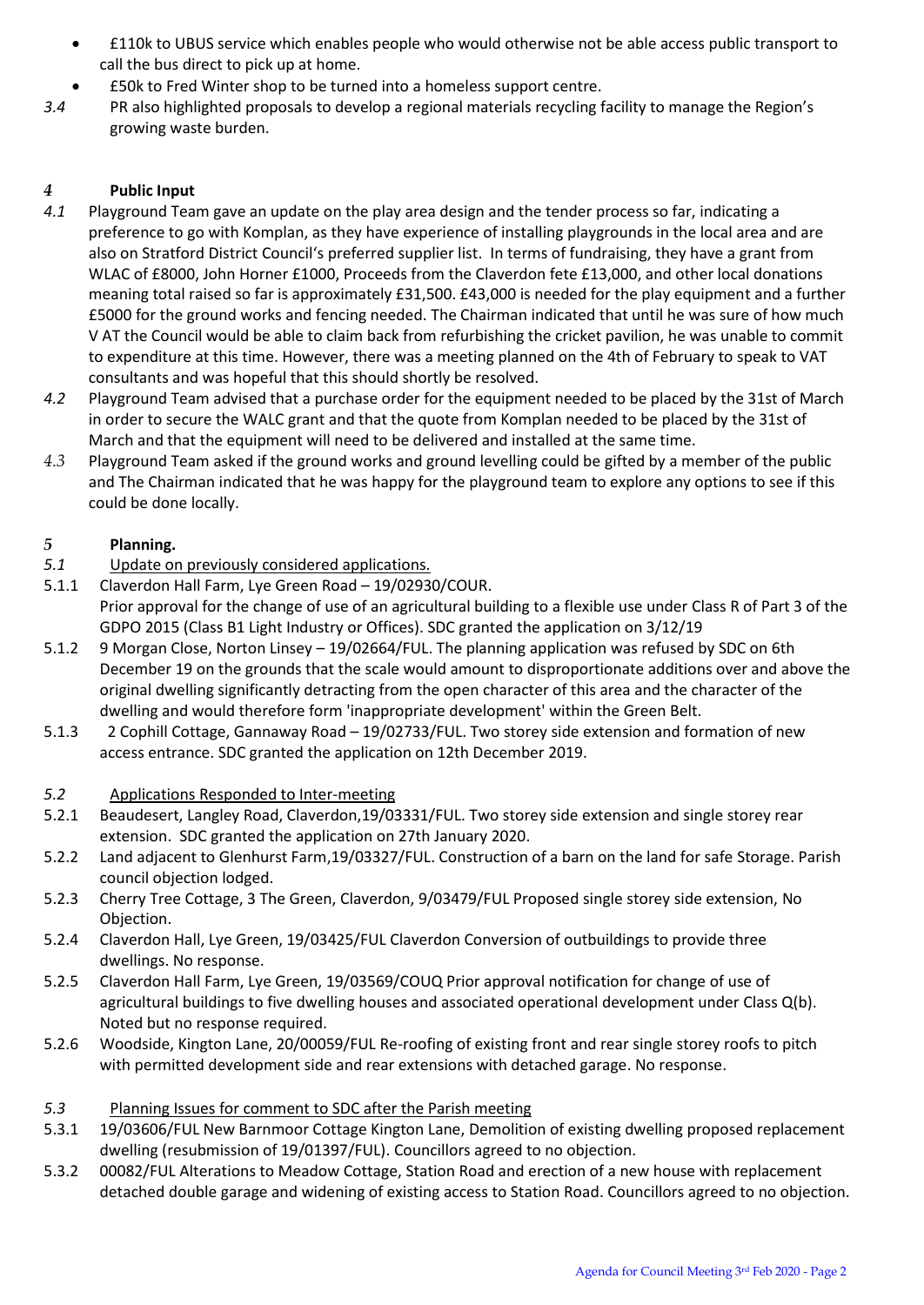#### *6* **Housing in Claverdon**

*6.1* The Chairman gave an update on the Norton Curlieu Lane housing for affordable homes, this is still ongoing and out for consultation and he also discussed the possibility of a new Claverdon housing needs survey.

#### *7* **Policing, CLASP & CASE**

*7.1* Langley have joined the ANPR system and the police have expressed an interest in monitoring and/or linking up with other areas

#### *8* **Recreation Field**

- *8.1* The Chairman outlined the delays to the pavilion build due to the poor weather and the fact that it was impossible to get vehicles on site at the moment due to the mud. Most of the internals of the original pavilion had been done and was on track to complete by the end of March. It was reiterated that the Sport England grant needed to be spent by 31st of March 2020.
- *8.2* The Chairman outlined that the recreational field development has received three quotes, £43,000 from Komplan others were approx. £ 53,000 and £70,000. The Chairman recommended that Komplan be the preferred supplier in line with the Playground team wishes. See also minutes from section 4 above.

#### *9* **Footpaths /Bridlepaths**

- *9.1* The Chairman proposed a review of how to make pathways more accessible to those with disability and mobility issues e.g. wooden stiles. The bridle path, Hercules Lane was particularly referenced, with a discussion of whether to put in a large handle fence in order to enable easier access by tractor in order to trim the hedges.
- *9.2* Councillors also discussed whether they should look at all the stiles in the parish with a view to replacing them in order to make them more accessible. The Chairman suggested setting up a small working party to look at the stiles in the parish, priorities and costs and to reach out to local rambling associations or walkers for their input.

#### *10* **Yarningale Common**

*10.1* The Chairman gave an account of meeting held with David Cole, our Warwickshire ecology advisor for the Yarningale biodiversity plan on the 29th of January. DC has advised that due to the presence of great crested newts, their protection needs to be clarified as they are endangered species and some work will now be delayed, probably until the end of the year. Hence there will be some delay to the current management plan, although the work on the Mound can continue in early summer. To date, pond 7 and surrounding area has been cleared, and the car park area has been cleared and seeded with yellow rattle and other wildflower meadow seeds.

#### *11* **Dorothea Mitchell Hall**

- *11.1* Councillor Spiers advised that the DM Hall now has a new treasurer and AGM and trustees' meetings have taken place To address the issue of the DM accounts.
- *11.2* Tennis Club. The Chairman clarified that the Parish Council, as landlord cannot prevent the tennis club from making a planning application for lights around the tennis courts, if it wishes to do so. There had been some confusion that this had been taken by some to infer that the Parish Council would make no objection to such an application, were it ever to be made.

#### *12* **General Other matters including any arising from Earlier Meetings and not already covered.**

- *12.1* The new data policy was reviewed and adopted and approved.
- *12.2* Last year's risk assessment was reviewed and three changes were made:-
- •References to Tattlebank can be removed
- •References to business interruption insurance could be removed from Pavilion risks
- •Agreed that we may need to add risks for Yarningale common at some point in the future.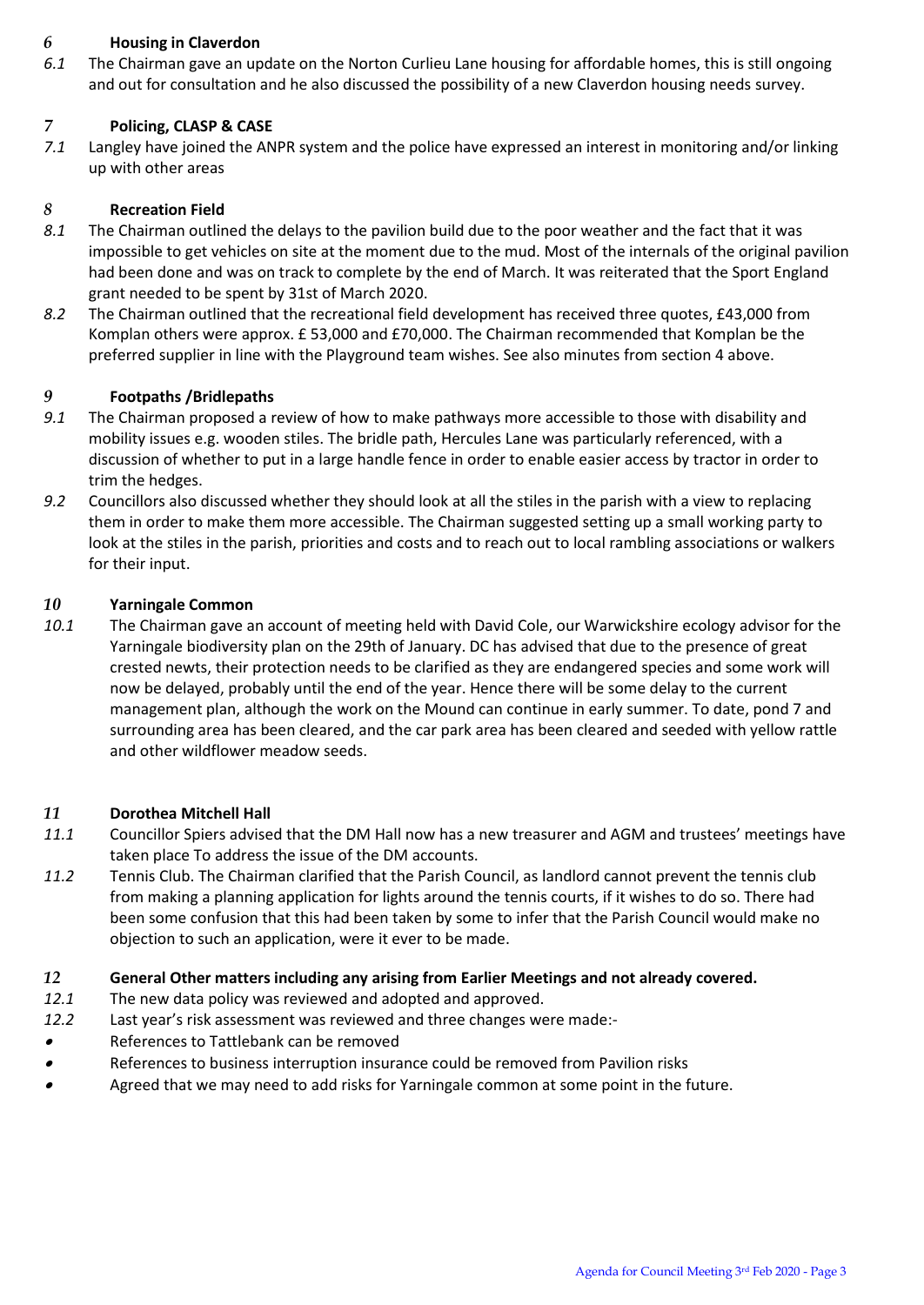#### **Meeting 03 February 2020 - Correspondence**

#### **13.01 Alcester Police North SNT. Weekly Report. 8th December 2019**

There were no reported incidents in Claverdon for that week.

#### **13.02 Alcester Police North SNT. Weekly Report. 15th December 2019**

There were no reported incidents in Claverdon for that week.

#### **13.03 Alcester Police North SNT. Weekly Report. 5th January 2020**

Burglary. Church Road, Claverdon. Golf Clubs and Red Power Caddy stolen from open garage while the owner was still nearby. Between 12.40pm and 1.30pm 19th December. • \*Theft. Henley Road, Claverdon. Three thousand litres of heating oil stolen from outside tank. Between 23rd & 31st December.

#### **13.04 Alcester Police North SNT. Weekly Report. 12th January 2020**

Suspicious Circumstances. Station Road, Claverdon. Two males with torches seen looking around private property. Both ran off when challenged. No offences disclosed at the time. 1.10am Thursday 9th January.. The registration number of a vehicle captured on the Claverdon ANPR system at this time was passed to police. The driver of which has been spoken to by police.

Mobile Police Surgeries – The Team have organised some further police surgeries in the area. Please come along if you have any issues or concerns. The days and times are shown below: - Saturday 18th January. 10am till 11am. Langley Road, Claverdon.

#### **13.05 Alcester Police North SNT. Weekly Report. 19th January 2020**

Theft. Langley Road, Claverdon. Secure building site broken into and items stolen including a cement mixer. Between 15th & 16th January. Suspicious Circumstances. Glebe Road, Claverdon. Door handle rattled and bang heard at front of house. On later inspection a crack was found in the door itself. 10.30pm Sunday 12th January.

#### **13.06 Alcester Police North SNT. Weekly Report. 26th January 2020**

Suspicious Circumstances. Lye Green, Claverdon. Two females seen sat in a black vehicle parked on private drive to house. The vehicle had ladders on the top. Caller concerned that there was no reason for them to be there. No offences disclosed at the time. Daytime Thursday 23rd January. 0391 23/01/2020

#### **13.07 Monthly Repot from John Horner .**

County Councillor J. Horner Jan/ Feb report commenting on Warwickshire local council financial settlement for 20/21, poor road safety statistics for Stratford Upon Avon and Warwickshire compared to the Uk as a whole and climate change agenda

#### **13.08 Beverley Hemming - Corporate Communications Manager SDC - Parish & Partners**

[Stratford-on-Avon District Council is currently consulting on additional planning guidance relating to](https://www.stratford.gov.uk/news/press.cfm/current/1/item/137079)  [Climate Change Also as part of the consultation process the District Council will be holding a public](https://www.stratford.gov.uk/news/press.cfm/current/1/item/137079)  [drop-in session for residents and local businesses, providing the opportunity to discuss the](https://www.stratford.gov.uk/news/press.cfm/current/1/item/137079)  [principles and ask any questionson](https://www.stratford.gov.uk/news/press.cfm/current/1/item/137079) Tuesday 4 February 2020 in Room 002 at The Council Offices, [Elizabeth House, Stratford-upon-Avon, between](https://www.stratford.gov.uk/news/press.cfm/current/1/item/137079) 3pm and 7pm. For more information or to have your say please visit: [www.stratford.gov.uk/climatechangespd. Fliers provided for notice boards.](https://www.stratford.gov.uk/news/press.cfm/current/1/item/137079)

#### **13.09 Email from Mike Spencer re. project group A4189**

Meeting date set with with Nadhim Zahawi MP and Senior Members of Warwickshire County Council on Friday 31st January 2020 11.00 Until 12.00 at Ullenhall Village Hall, Henley in Arden The Project Group would welcome public attendance at the meeting

The shortened list of possible projects:

a. Update the existing speed camera on the A4189 and or installation of average speed cameras on the A4189, Henley in Arden, **Claverdon** and Wootton Wawen. It was felt that this would reduce traffic flow and speed through the villages and create a much safer environment.

b.. T**he Green in Claverdon** – and the Ullenhall A4189 turning for roundabouts. This action would create a much safer environment at these busy and dangerous turning points.

### **13.10 Email from WCC Passenger Transport Development Team re. Flexibus changes through Claverdon**

Service 510 - New Wednesday & Saturday service between Henley In Arden & Warwick/Leamington, partially replacing Service 511. Service 511 - Now operates on Wednesdays only to a revised route & timetable.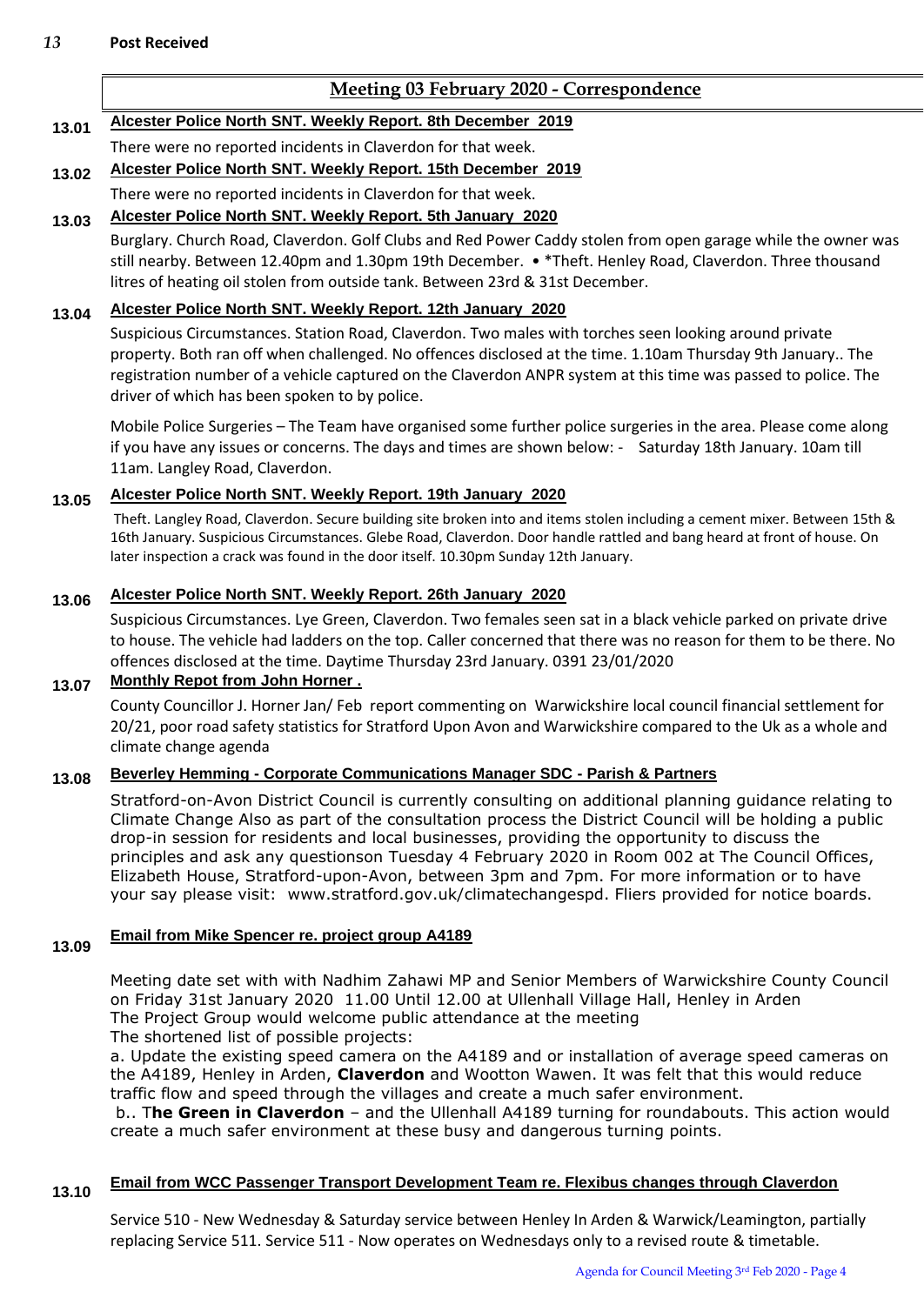#### **13.11 Email from Walc**

Email urging councillors to attend a WALC Stratford Area Committee Meeting on 12th Feb to raise issues of common concern so they can be put to a future meeting with Robert Weeks on the 20th Feb

#### **13.12 Email from Walc**

Royal Garden Party - nominations to be submitted as soon as possible

#### **13.13 Email from Gateley Legal**

Re The Homestead Yarningale Common and Deeds of Grant affecting the title

*14*

#### *15* **Finance**

*15.1* After consideration by Councillors & upon the proposal of the Chairman, payments due as listed below, together with the account projection to the end of Jan 2020, were approved by all Councillors present.

|           |                                                                                                                      |             | Current<br>Account  |               |                            |              |
|-----------|----------------------------------------------------------------------------------------------------------------------|-------------|---------------------|---------------|----------------------------|--------------|
| Date      | Item                                                                                                                 | Cheque      | Deposits            | <b>Debits</b> | Deposit<br><b>Accounts</b> | Total        |
| 30 Nov 19 | <b>Balance</b>                                                                                                       | No          | £92,347.77          |               | £35,760.85                 | £128,108.62  |
|           | <b>Payments for Approval</b>                                                                                         |             |                     |               |                            |              |
| 12 Nov 19 | Refund of Vista Print Charges for Banners                                                                            | 2322        |                     | £374.96       |                            | (E374.96)    |
| 14 Nov 19 | Renewal of NOD 32 Anti Virus Software for 1 year                                                                     | 2323        |                     | £33.60        |                            | (E33.60)     |
| 3 Dec 19  | 2020 charge to Parish Council for Chairman's article in Parish<br>News                                               | 2324        |                     | £315.00       |                            | (E315.00)    |
| 3 Dec 19  | Clerk's November 19 Net Salary.                                                                                      | 2325        |                     | £666.85       |                            | (E666.85)    |
| 6 Dec 19  | Pavilion Electricity 22-10-19 to 20-11-19                                                                            | <b>DD</b>   |                     | £146.07       |                            | (E146.07)    |
| 16 Dec 19 | Water Chgs at Pavilion for December 2019                                                                             | <b>DD</b>   |                     | £22.80        |                            | (E22.80)     |
| 3 Dec 19  | Hosting charges for claverdonvillage.co.uk website. Oct 2019 to<br>Oct 2020                                          | 2326        |                     | £144.00       |                            | (E144.00)    |
| 2 Dec 19  | Stratford on Avon DC . Reimbursement for part of the costs for<br>mowing of verges                                   | <b>BACS</b> | £1,300.23           |               |                            | £1,300.23    |
| 3 Dec 19  | Hire of DM Hall on 24th July and 29th October for extra Parish<br>Council meetings                                   | 2327        |                     | £26.00        |                            | (E26.00)     |
| 3 Dec 19  | Clerk's Expenses for November 2019                                                                                   | 2328        |                     | £76.32        |                            | (E76.32)     |
|           | <b>Item</b>                                                                                                          | Amount      |                     |               |                            |              |
|           | Allowance                                                                                                            | £18.00      |                     |               |                            |              |
|           | HP Instant Ink - Ink supply for Printer.                                                                             | £32.99      |                     |               |                            |              |
|           | Stationary                                                                                                           | £3.50       |                     |               |                            |              |
|           | November mileage - 48.5 miles                                                                                        | £21.83      |                     |               |                            |              |
|           | Total                                                                                                                | £76.32      |                     |               |                            |              |
|           | Receipts and /or Transfers                                                                                           |             |                     |               |                            |              |
|           | Interest on Reserve and Deposit Accounts                                                                             |             |                     |               |                            |              |
|           |                                                                                                                      |             | Current             |               |                            |              |
| Date      | <b>Item</b>                                                                                                          | Cheque      | Account<br>Deposits | <b>Debits</b> | Deposit<br><b>Accounts</b> | Total        |
|           |                                                                                                                      | No          |                     |               |                            |              |
|           |                                                                                                                      |             |                     |               |                            |              |
| 4 Dec 19  | <b>Balance</b>                                                                                                       |             | £91,842.40          |               | £35,760.85                 | £127,603.25  |
|           | <b>Payments for Approval</b>                                                                                         |             |                     |               |                            |              |
| 5 Dec 19  | Hire of Room at Church Centre 3 Feb 2020                                                                             | 2329        |                     | £25.00        |                            | (E25.00)     |
| 6 Dec 19  | Sale of Footpaths & Bridleway maps                                                                                   | <b>DEP</b>  | £12.00              |               |                            | £12.00       |
| 6 Dec 19  | Grant payment for Pavilion ext & refurb. 1st installment                                                             | <b>TRF</b>  | £9,866.00           |               |                            | £9,866.00    |
| 12 Dec 19 | Extend poles at Yarningale Common Car Park to prevent access<br>from Yarningale Lane and repair some existing poles. | 2330        |                     | £254.00       |                            | (E254.00)    |
| 16 Dec 19 | Clerk's net Dec 2019 Salary, additional hours & Holiday Pay.                                                         | 2331        |                     | £1,313.78     |                            | (E1, 313.78) |
| 16 Dec 19 | Parish Clerk's December 19 Expenses                                                                                  | 2332        |                     | £80.88        |                            | (E80.88)     |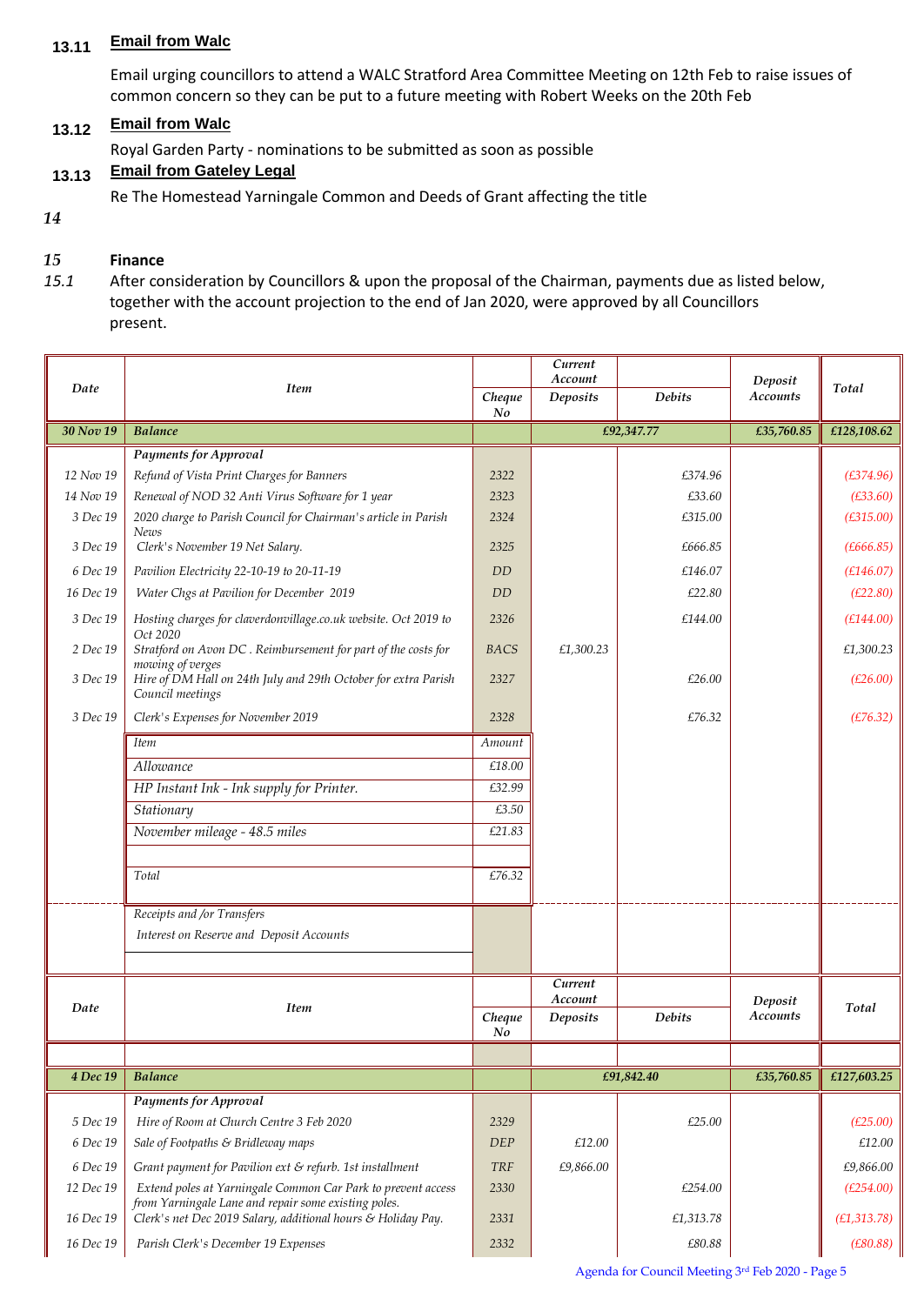|           | <b>Item</b>                                                                                                     | $A \emph{mount}$ |                    |               |                     |               |
|-----------|-----------------------------------------------------------------------------------------------------------------|------------------|--------------------|---------------|---------------------|---------------|
|           | Allowance to 13 Dec 19                                                                                          | £7.69            |                    |               |                     |               |
|           | Mileage in December 26.0 Miles                                                                                  | £11.70           |                    |               |                     |               |
|           | HP Instant Ink - Ink supply for Printer.                                                                        | £54.99           |                    |               |                     |               |
|           | Stationary                                                                                                      | £6.50            |                    |               |                     |               |
|           |                                                                                                                 |                  |                    |               |                     |               |
|           | Total                                                                                                           | £80.88           |                    |               |                     |               |
| 16 Dec 19 | HMRC. Paye & NI deductions for October, November, &<br>December 2019                                            | 2333             |                    | £865.06       |                     | (E865.06)     |
| 17 Dec 19 | Mowing Costs for 2019 for The Green                                                                             | 2334             |                    | £144.00       |                     | (E144.00)     |
|           | CANCELLED CHEQUE                                                                                                | 2335             |                    |               |                     |               |
| 17 Dec 19 | Yarningale Common - Mowing, sowing yellow rattle & clearing<br>vegetation from pond 6<br>---------------------- | 2336             |                    | £4,720.80     |                     | (E4, 720.80)  |
|           | Receipts and /or Transfers                                                                                      |                  |                    |               |                     |               |
| 31 Dec 19 | Interest on Reserve and Deposit Accounts, Nov, Dec                                                              |                  |                    |               | £44.95              | £44.95        |
|           |                                                                                                                 |                  | Current<br>Account |               |                     |               |
| Date      |                                                                                                                 | Cheque<br>No     | Deposits           | <b>Debits</b> | Deposit<br>Accounts | Total         |
| 31 Dec 19 | <b>Balance</b>                                                                                                  |                  |                    | £94,316.88    | £35,805.80          | £130,122.68   |
|           | <b>Payments for Approval</b>                                                                                    |                  |                    |               |                     |               |
| 19 Dec 19 | Interim Costs of extension of Pavilion at Recreation Ground                                                     | 2337             |                    | £27,466.80    |                     | (E27, 466.80) |
| 16 Jan 20 | Quantity Surveying Services for Pavillion                                                                       | 2338             |                    | £200.00       |                     | (E200.00)     |
|           | CANCELLED CHEQUE                                                                                                | 2339             |                    |               |                     |               |
| 3 Feb 20  | Training Course End of year Financial Procedures                                                                | 2341             |                    | £30.00        |                     | (E30.00)      |
| 3 Feb 20  | Governance and Accountability, a practitioner's guide (England)                                                 | 2342             |                    | £3.00         |                     | (E3.00)       |
| 3 Feb 20  | Parish Clerk's net Jan 2020 Salary                                                                              | 2343             |                    | £431.37       |                     | (E431.37)     |
| 3 Feb 20  | Parish Clerk's Jan 2020 Expenses                                                                                | 2344             |                    | £189.13       |                     | (E189.13)     |
|           |                                                                                                                 |                  |                    |               |                     |               |
|           | <b>Item</b>                                                                                                     | Amount           |                    |               |                     |               |
|           | Allowance                                                                                                       | £18.00           |                    |               |                     |               |
|           | Postage                                                                                                         | £15.26           |                    |               |                     |               |
|           | HP Instant Ink - Ink supply for Printer.                                                                        | £7.99            |                    |               |                     |               |
|           | Office 365 subsciption renew                                                                                    | £79.99           |                    |               |                     |               |
|           | Mileage in January 25.5 Miles                                                                                   | £11.48           |                    |               |                     |               |
|           | Stationary                                                                                                      | £56.41           |                    |               |                     |               |
|           |                                                                                                                 |                  |                    |               |                     |               |
|           | Total                                                                                                           | £189.13          |                    |               |                     |               |
| 3 Feb 20  | Trim hedge Recreation Field                                                                                     | 2340             |                    | £200.00       |                     | (E200.00)     |
| 30 Dec 20 | Yarningdale Common Biodiversity Management Fee                                                                  | <b>BACS</b>      | £16,365.00         |               |                     | £16,365.00    |
|           |                                                                                                                 |                  |                    |               |                     |               |
|           | Receipts and /or Transfers                                                                                      |                  |                    |               |                     |               |
|           |                                                                                                                 |                  |                    |               |                     |               |
|           | Interest on Reserve and Deposit Accounts                                                                        |                  |                    |               |                     |               |
|           |                                                                                                                 |                  | Current<br>Account |               | Deposit             |               |
| Date      | <b>Item</b>                                                                                                     | Cheque<br>No     | Deposits           | <b>Debits</b> | Accounts            | Total         |
| 31 Jan 20 | <b>Balance</b>                                                                                                  |                  | £82,161.58         |               | £35,805.80          | £117,967.38   |